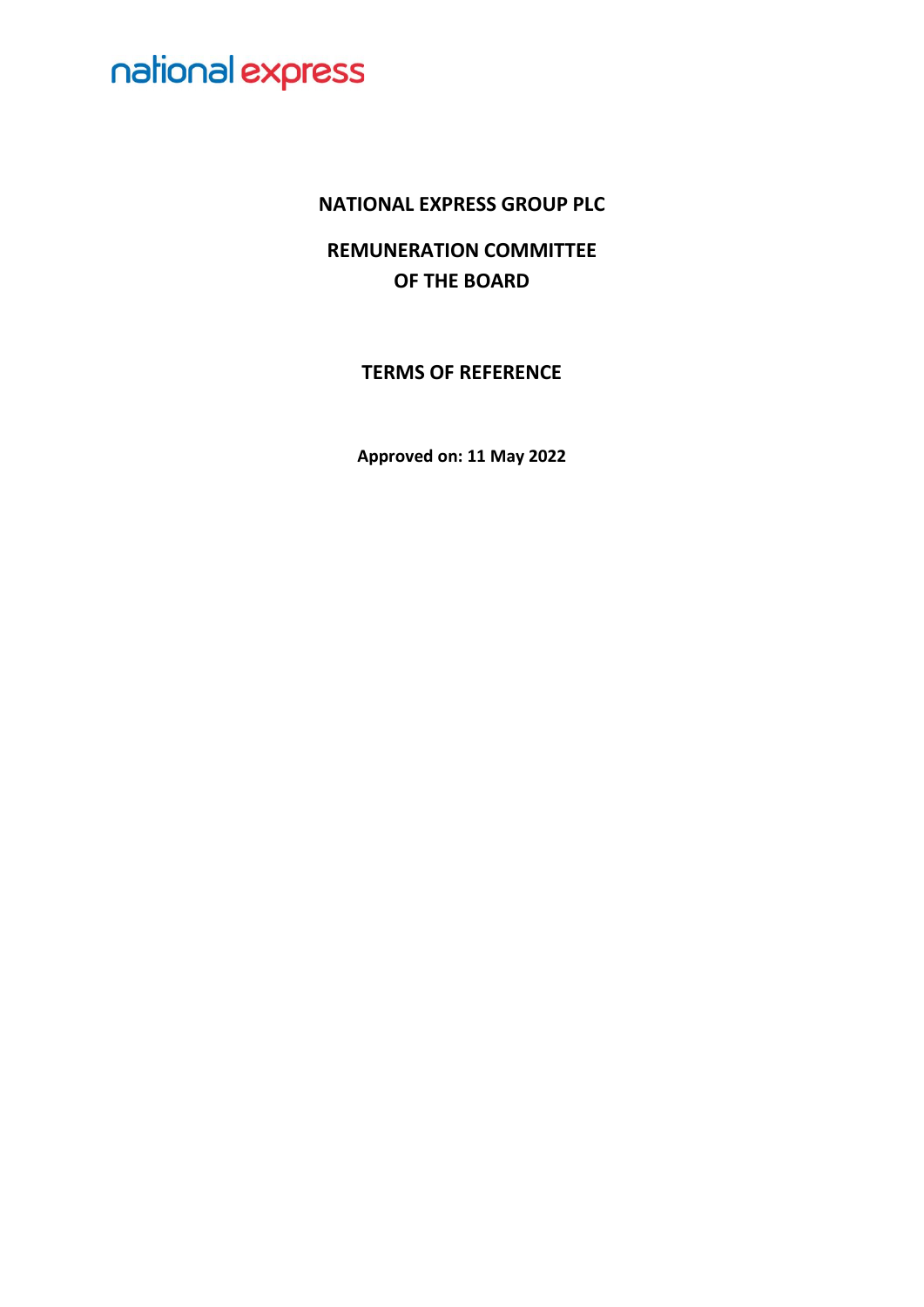#### **NATIONAL EXPRESS GROUP PLC**

#### **REMUNERATION COMMITTEE – TERMS OF REFERENCE**

**Note**: References to: "Committee" shall mean the Remuneration Committee; "Board" shall mean the Board of Directors; "Company" shall mean National Express Group PLC; "Group" shall mean National Express Group PLC and its subsidiaries; "Directors" shall mean the Directors of the Company; "Shareholders" shall mean shareholders of the Company; "Remuneration Policy" shall mean the remuneration policy as approved by Shareholders and "Code" shall mean the most up-to-date version of the UK Corporate Governance Code.

The expression "Senior Management" shall mean the senior managers who operate immediately below Board level, being members of the Company's Group Executive Committee including the Company Secretary, and "Senior Manager" shall be construed accordingly.

The expression "Workforce" shall mean all employees, contractors and consultants of the Group and any other persons who provide personal services to the Group and "members of the Group's Workforce" shall be construed accordingly.

The expression "remuneration" shall include base salary, non-cash benefits and allowances, bonuses, pension benefits, long-term incentives (including share options and share awards), relocation assistance, severance payments and buy-out arrangements for new joiners.

#### **1 PURPOSE**

- 1.1 The primary function of the Committee is to recommend to the Board the remuneration strategy for the Executive Directors and Senior Management and to determine within that framework a Remuneration Policy for Executive Directors aligned to the long-term success of the Group and Shareholders, while at the same time enabling the Company to competitively attract, retain and incentivise Executive Directors of the quality and experience required to lead the Group's business and successfully implement its strategy, but without paying more than it is necessary to do.
- 1.2 The secondary function of the Committee is to determine the remuneration of the Board Chair, Executive Directors and Senior Management, having due regard to the financial and commercial position of the Group and the Remuneration Policy, and ensure that they are fairly rewarded for their individual contributions to the Group's overall performance.
- 1.3 The tertiary function of the Committee is to oversee remuneration and related policies across the Workforce.
- 1.4 In discharging its functions, the Committee shall also have regard to the duty of Committee members, as Directors, to promote the success of the Company for the benefit of its members in accordance with the provisions of Section 172 of the Companies Act 2006 and having regard, as appropriate, to the matters specifically referred to in paragraphs (a) to (f) of that Section.

#### 2 **MEMBERSHIP**

2.1 The Committee is established under the Company's Articles of Association as a committee of the Board and shall consist of at least three Non-Executive Directors, being a Chair and two other members.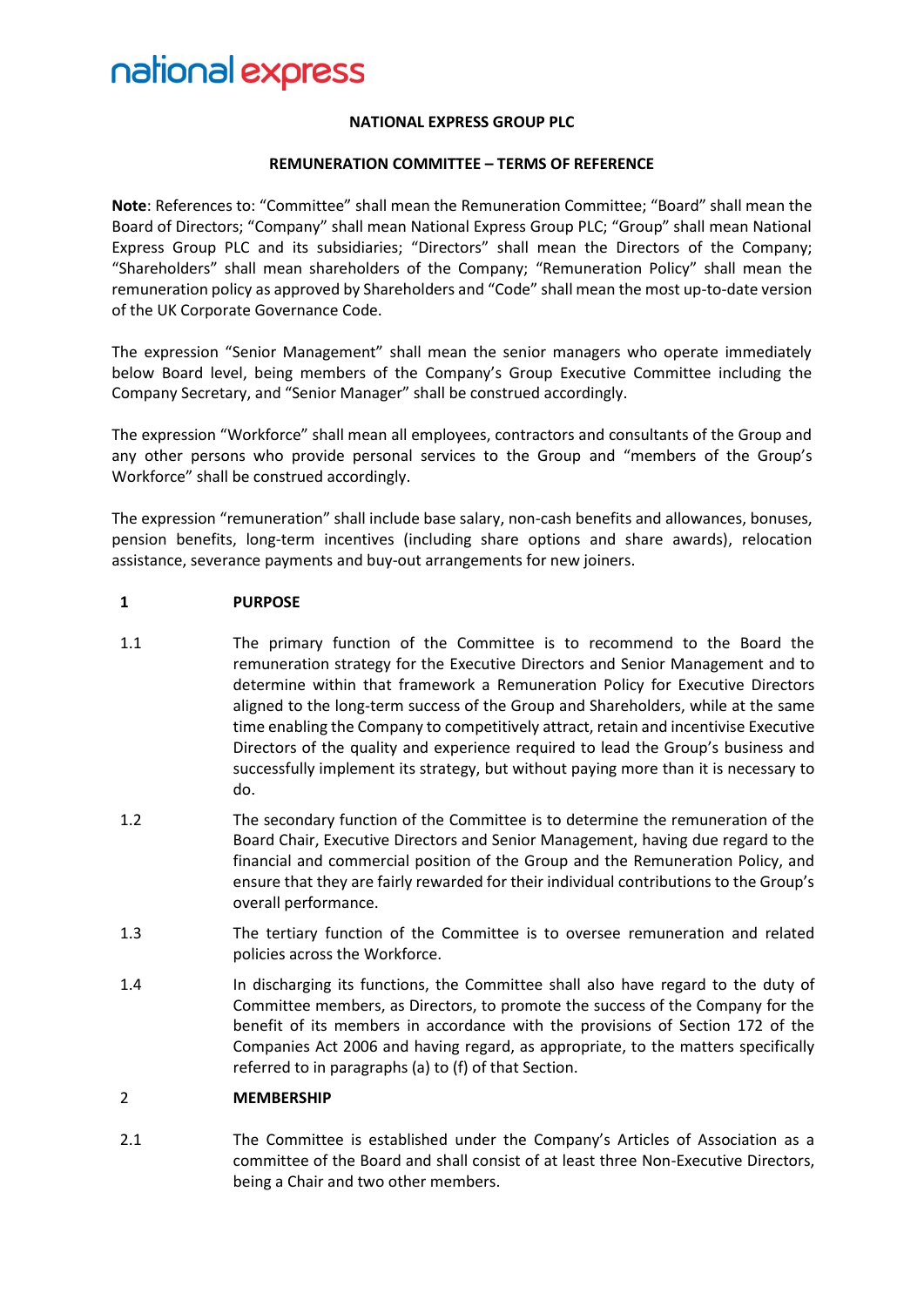- 2.2 All members of the Committee shall be independent Non-Executive Directors and appointed by the Board on the recommendation of the Nominations Committee, in consultation with the Committee Chair. Appointments shall be for a period of up to three years, which may be extended for up to two additional three year periods, provided members continue to be independent. The Board Chair may serve on the Committee as an additional member if he/she was considered independent on appointment but may not chair the Committee.
- 2.3 The Committee will, at least annually, review its composition and membership and make recommendations for change to the Board as it sees fit.
- 2.4 The Board shall appoint the Committee Chair who shall be an independent Nonexecutive Director and should have served on the Committee or on the remuneration committee of any other company for at least 12 months before taking the Chair. The Board Chair shall not be Committee Chair. In the absence at any meeting of the Committee Chair and/or an appointed deputy, the remaining members present shall elect one of themselves to chair the meeting.
- 2.5 Only members of the Committee have the right to attend Committee meetings. However, other Directors and individuals, such the Group Human Resources Director and external advisers, may be invited to attend for all or part of any meeting, as and when appropriate. However, no Director or Senior Manager shall be present at or participate in any discussion or decision concerning their own remuneration.
- 2.6 Each member of the Committee shall immediately disclose to the Committee and the Company Secretary any personal interest, including financial interest (other than as a Shareholder), or any actual or potential conflict of interest, they may have in any matter to be considered by the Committee. In such situations, the interested or conflicted member shall not be present at or participate in the discussion or decision on the relevant matter.
- 2.7 The Company Secretary, or his/her nominee, shall be the Secretary of the Committee and will ensure that the Committee receives information and papers in a timely manner to enable full and proper consideration to be given to issues.

#### 3. **MEETINGS**

- 3.1 Meetings and proceedings of the Committee shall be governed by the provisions of the Company's Articles of Association regulating the meetings and proceedings of the Board.
- 3.2 The Committee shall meet at least three times a year and otherwise as required. Meetings of the Committee shall be convened by the Company Secretary at the request of the Committee Chair or any other member of the Committee.
- 3.3 The quorum for meetings of the Committee shall be any two members (each being an independent Non-Executive Director) present throughout the meeting in person or by telephone or by video conference. A duly convened meeting of the Committee at which a quorum is present shall be competent to exercise all or any of the authorities, powers and discretions vested in or exercisable by the Committee.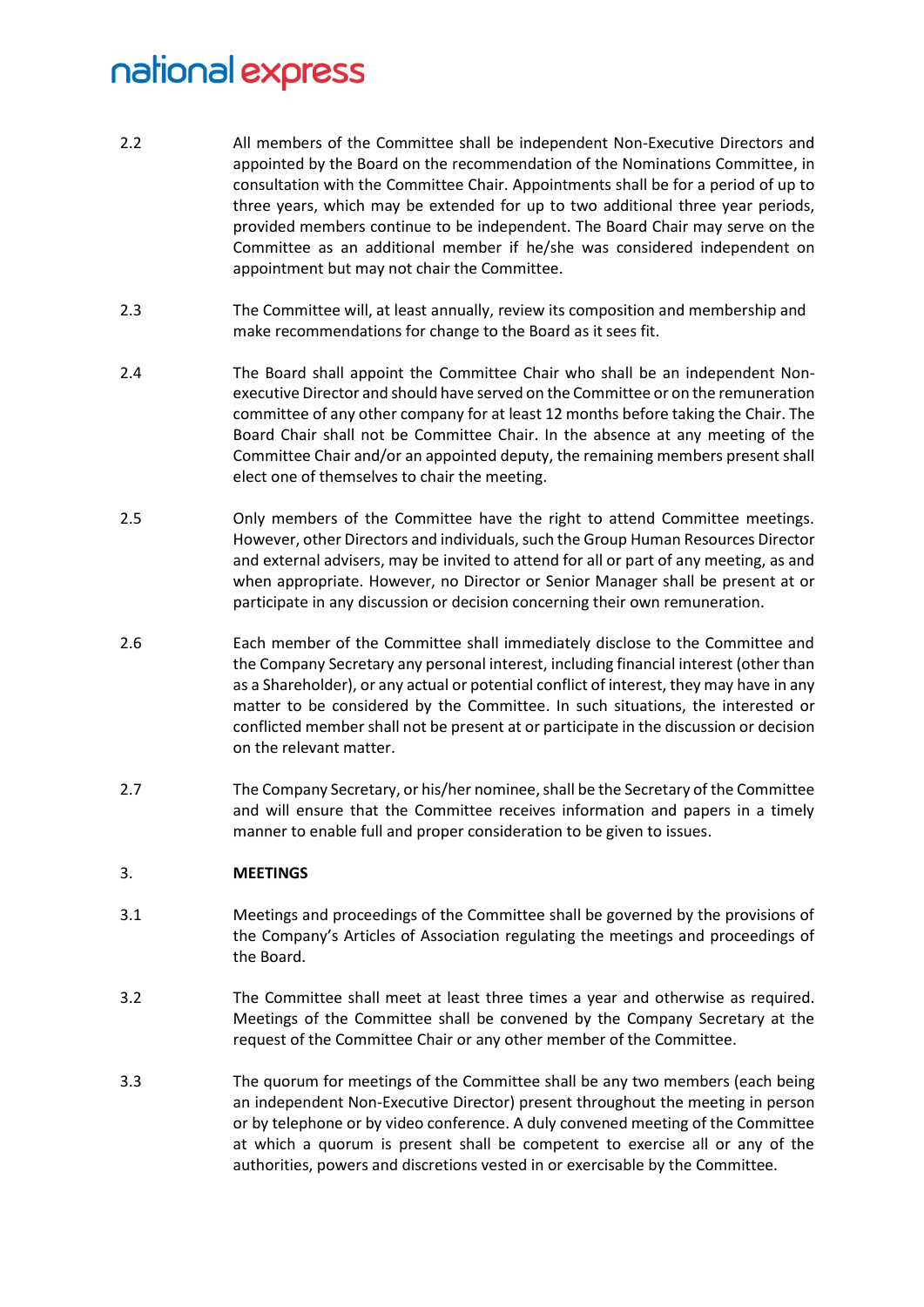3.4 Notice of each meeting of the Committee confirming the venue, time and date of the meeting, together with an agenda of items to be discussed and supporting papers, shall be circulated to all Committee members and any other person required to attend no later than five working days in advance of the meeting (except in exceptional or emergency circumstances or where the Committee members otherwise agree).

#### 4. **MINUTES OF MEETINGS**

- 4.1 The Secretary shall minute the proceedings and decisions of all meetings of the Committee, including recording the names of those present and in attendance.
- 4.2 Committee Chair approved draft minutes of Committee meetings shall be circulated promptly to all Committee members. Unless deemed inappropriate to do so by the Committee Chair, they shall also be circulated to other attendees and made available to all other Board Directors.

#### **5 ANNUAL GENERAL MEETING AND SHAREHOLDER RELATIONS**

- 5.1 The Committee Chair shall attend the Annual General Meeting to respond to any Shareholder questions on the Committee's activities
- 5.2 The Committee Chair shall seek engagement with shareholders on significant matters related to the Committee's areas of responsibility.

#### **6. AUTHORITY**

The Committee is authorised by the Board in the performance of its duties to:

- 6.1 conduct any activity within its Terms of Reference;
- 6.2 seek any information it requires from any member of the Group's Workforce in order to perform its duties and all members of the Group's Workforce shall be directed by management to co-operate with any request made by the Committee;
- 6.3 ask any member of the Group's Workforce, external adviser or other outsiders with relevant experience and expertise to attend meetings of the Committee as and when required;
- 6.4 obtain, at the Company's expense, independent legal, financial, remuneration or other professional advice (including from external remuneration consultants) on any matter the Committee considers necessary;
- 6.5 consult with the Group Chief Executive Officer in relation to his or her proposals, recommendations and performance evaluation relating to the remuneration of the other Executive Directors and Senior Management;
- 6.6 consult with other Non-Executive Directors in its performance evaluation of the Group Chief Executive Officer and the Chair of the Board; and
- 6.7 delegate any of its powers to one or more of its members.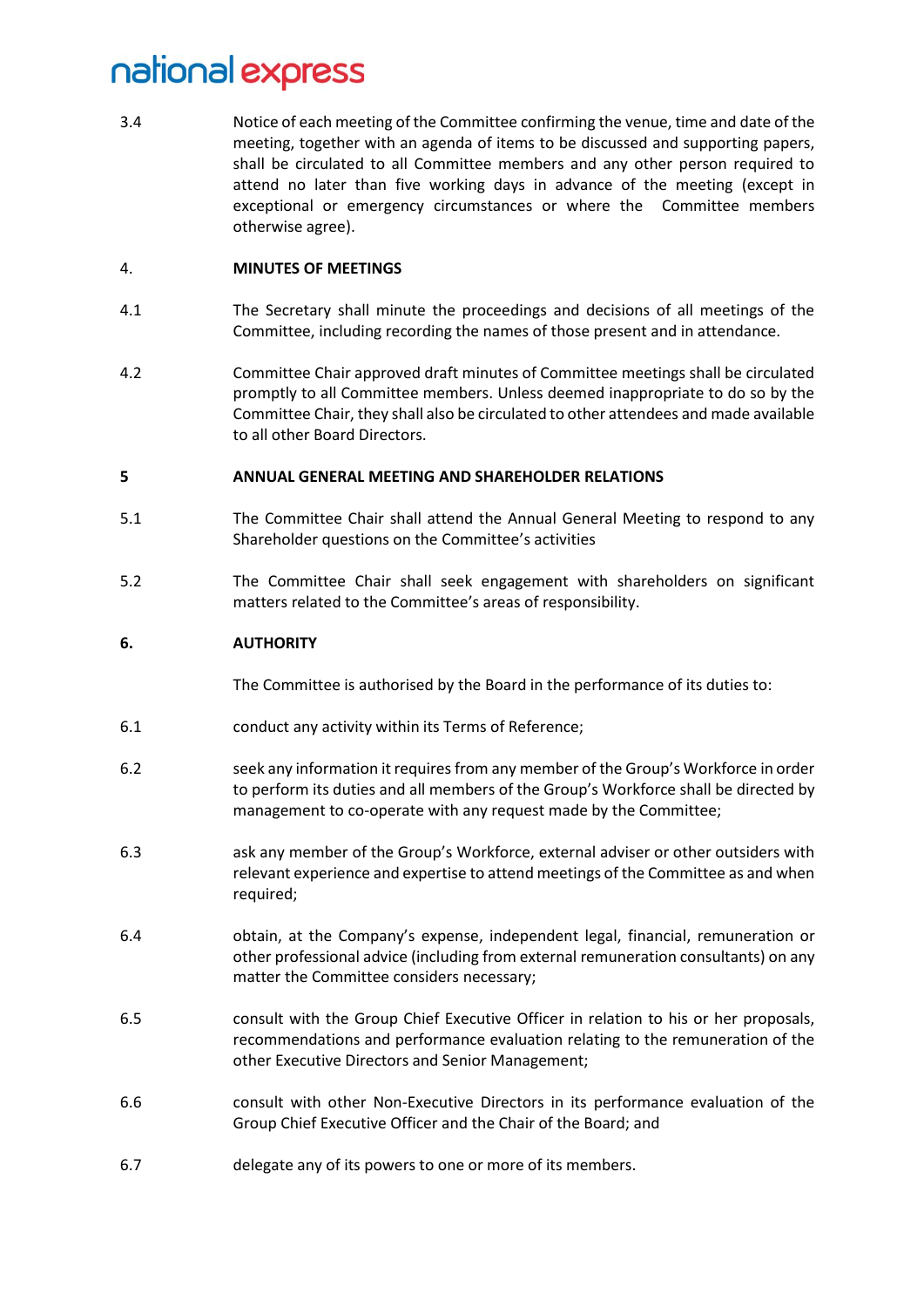### 7. **DUTIES**

The Committee shall:

- 7.1 recommend to the Board an overall strategy for the remuneration of Executive Directors and Senior Management and, within the agreed strategy, determine the Remuneration Policy and the level of the remuneration of the Executive Directors, the Senior Management and the Board Chair;
- 7.2 in determining the Remuneration Policy, take into account and consider:
	- the Company's long-term strategic goals;
	- the risk appetite of the Company;
	- Shareholders' views and other Stakeholders' interests;
	- Workforce remuneration and related policies across the Group;
	- all other factors which it deems necessary, including (without limit), relevant legal and regulatory requirements and the other factors set out in provision 40 of the Code (namely, clarity, simplicity, risk mitigation, predictability, proportionality and alignment to culture).

recognising that the objective of the Remuneration Policy is to:

- align remuneration with the Company's purpose, values and culture, support its strategy and promote its long-term sustainable success;
- protect the Company against the reputational and other risks arising from excessive rewards;
- promote long-term shareholdings by Executive Directors and support alignment of their interests with Shareholders' interests;
- competitively attract, retain and incentivise Executive Directors of the quality and experience required to run the Company successfully;
- ensure that a significant proportion of remuneration is structured to include performance-related elements which are transparent, stretching and rigorously applied so as to link rewards to corporate and individual performance; and
- ensure that Executive Directors are fairly rewarded for their individual contributions to the Group's overall performance, but without paying more than is necessary to do so;
- 7.3 review the ongoing appropriateness and relevance of the Remuneration Policy;
- 7.4 in consultation with the Board Chair and/or Group Chief Executive Officer, as appropriate, determine the total individual remuneration package of the Board Chair, the Executive Directors and Senior Managers, including salary, benefits, pensions, bonuses or other performance or retention related incentive payments (including commission arrangements), share options or other share-based awards (including 'shadow' share-based awards) and termination, severance, compromise or other compensation payments;
- 7.5 review the design, terms and appropriateness of all bonus or other performance or retention related incentive plans and all share or other share-based (including 'shadow' share-based) incentive plans in which any of the Executive Directors or Senior Managers are participants or beneficiaries (the "ED and SM Incentive Plans") and approve the same (subject to the approval of Shareholders where required) and, for any such ED and SM Incentive Plans, determine each year whether awards will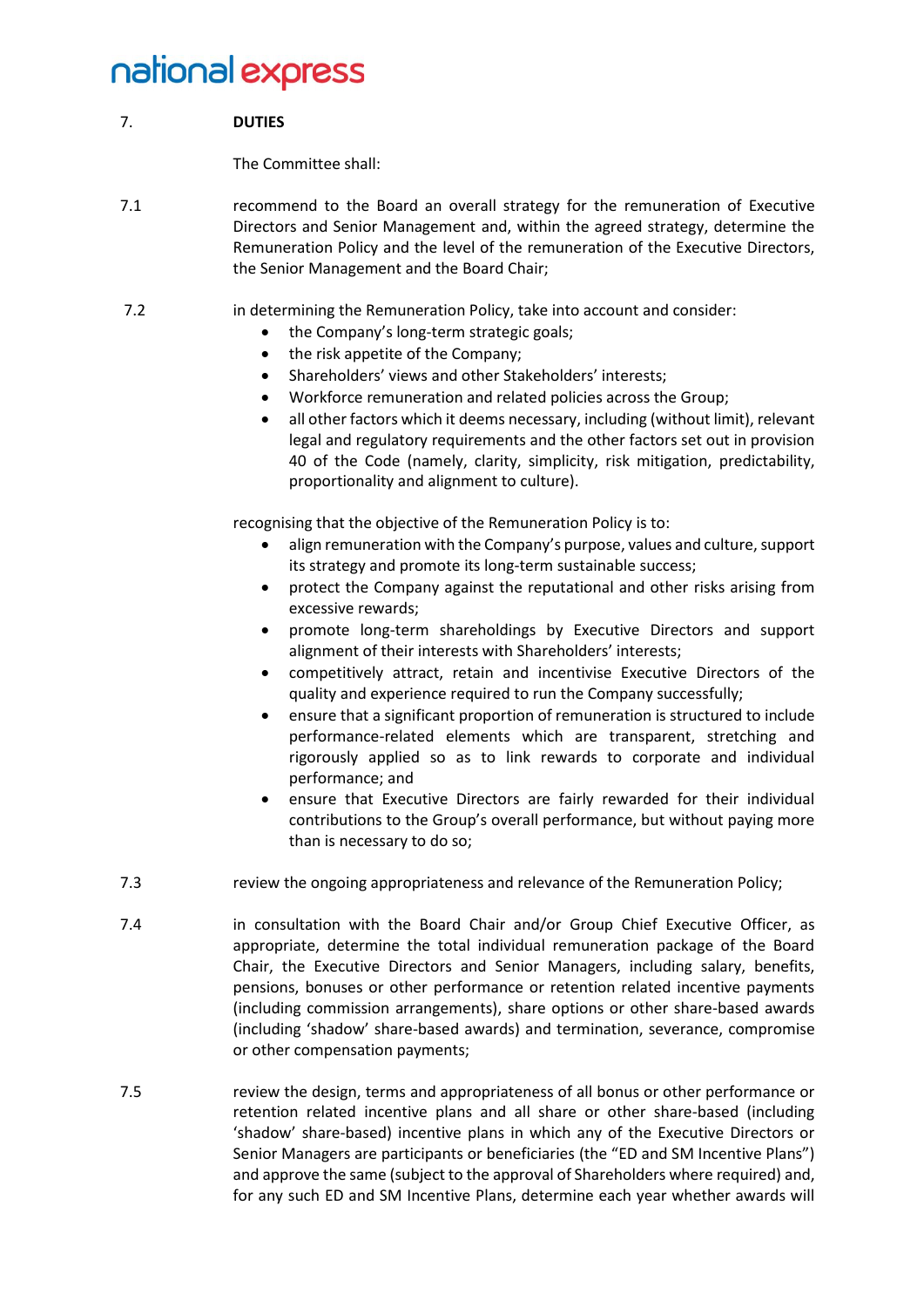be made to the Executive Directors and/or Senior Managers and then which of them and, if so, the performance or retention targets to be set, the performance and vesting periods to be applied and the overall amount of awards to be made to such participants or beneficiaries (with the aim being for share awards to Executive Directors being released for sale on a phased basis, and there being additional holding periods (both during and post-employment) for Executive Directors, such that their total vesting and holding period is five years or more);

- 7.6 assess performance against the targets and approve the total annual pay-outs or levels of vesting to be made or achieved under the ED and SM Incentive Plans, with authority to exercise discretion to adjust formulaic outcomes where they do not align with the Company's performance, the individual's performance or the wider circumstances, or meet the intention of the Remuneration Policy, subject to and in accordance with the rules of the relevant ED and SM Incentive Plans;
- 7.7 take whatever measures it deems necessary to have the calculation of awards or payments under performance-related pay schemes or share incentive plans reviewed by the Group's external auditors and/or remuneration consultants;
- 7.8 review and assess the overall reasonableness of the design and terms of any bonus or other performance or retention related incentive plans (including commission arrangements) and any share or other share-based (including 'shadow' share-based) incentive plans in which any managers who are direct reports to Senior Managers are participants or beneficiaries (the "MM Incentive Plans"), the membership thereof, the nature of performance or retention targets to be set and the outcomes and total sums and awards paid or made thereunder;;
- 7.9 determine the policy on provisions that would enable the Company to recover sums paid or withhold the payment of any sum to Executive Directors (whether by way of clawback, malus or otherwise);
- 7.10 determine the share ownership policy for Executive Directors and regularly monitor compliance with such policy;
- 7.11 determine a policy for post-employment shareholding requirements for vested and unvested shares held by Executive Directors;
- 7.12 approve the letter of appointment of the Board Chair and the terms and conditions of service contracts for Executive Directors and any material amendments to those contracts;
- 7.13 ensure that the term or notice period provided for in Executive Directors' service contracts or other Directors' letters of appointment does not exceed one year, except in the short term in exceptional circumstances when engaging new Executive Directors;
- 7.14 ensure that contractual terms relating to the termination of employment or engagement of any Executive Directors and Senior Managers, and any termination, severance, compromise or other compensation payments made to Executive Directors and Senior Managers and to any other person where they exceed the level set out in the Group Delegated Authorities Framework requiring the Committee's approval, are fair to the Company and the individual, do not reward poor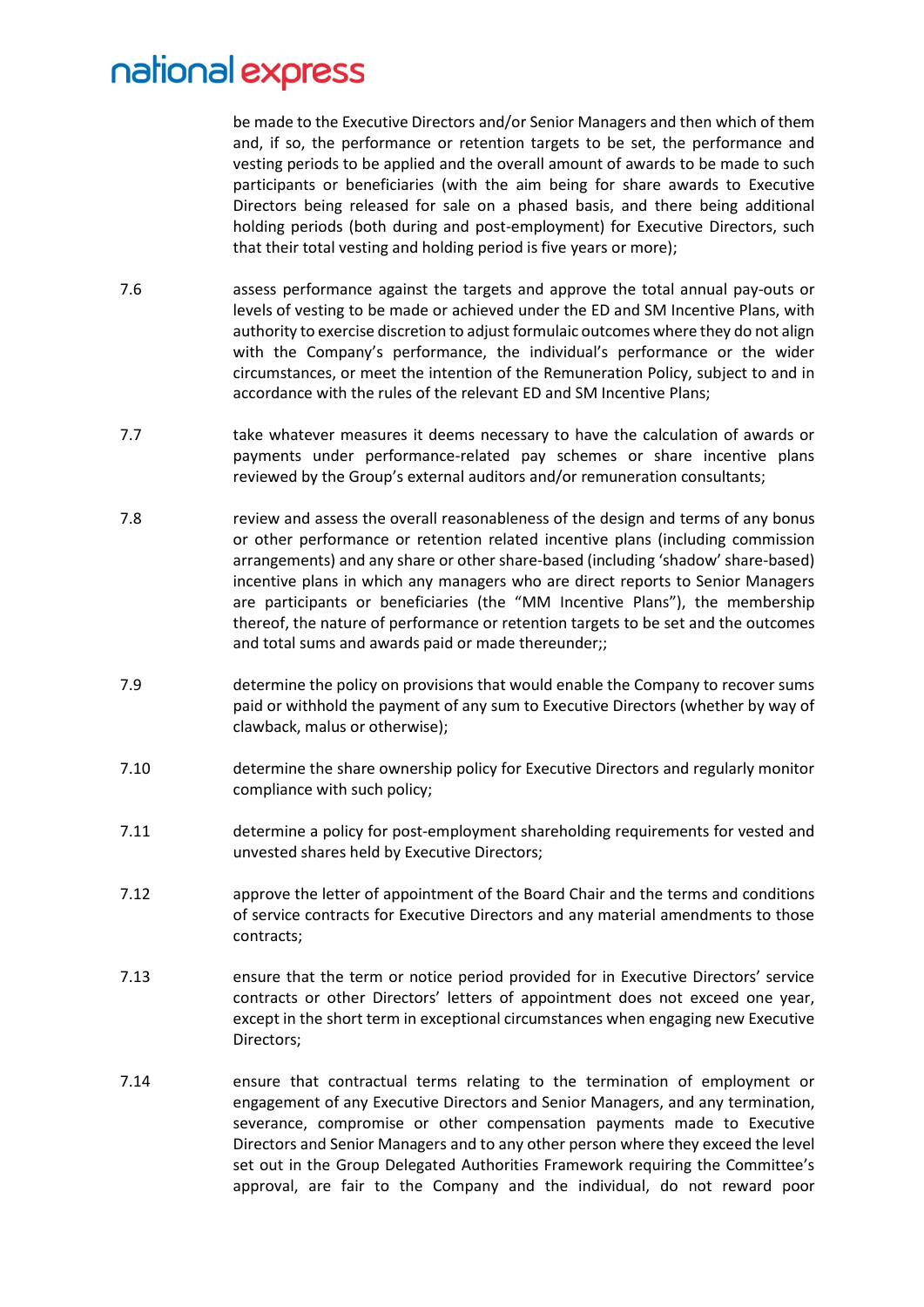performance, appropriately recognise any waivers of claims or other rights being given and appropriately recognise the duty to mitigate loss;

- 7.15 ensure that only basic pay of Executive Directors and Senior Managersis pensionable and approve pension provision contribution rates and/or payments in lieu rates for the Executive Directors and Senior Managers, taking into account when setting rates for Executive Directors pension arrangements in place for the rest of the Workforce;
- 7.16 agree the policy for authorising claims for expenses from the Executive Directors and the Board Chair;
- 7.17 recognise and manage any actual or potential conflicts of interest declared by its members or when consulting with or receiving proposals from the Group Chief Executive Officer, other Executive Directors and Senior Managers;
- 7.18 be responsible for selecting, appointing and setting the terms of engagement for any external remuneration consultants and exercise independent judgement on any advice provided by such remuneration consultants;
- 7.19 obtain reliable, up-to-date information about remuneration in other companies of comparable scale and complexity, and commission or purchase any reports, surveys or information, which it deems necessary to help the Committee fulfil its duties;
- 7.20 oversee remuneration and related policies across the Workforce and any major changes in the employee benefits structure across the Workforce or any substantial section of the Workforce; and
- 7.21 consult with Shareholders if 20% or more of the votes cast on any remuneration resolution put to the Annual General Meeting or General Meeting receives more than are cast against that resolution.

#### 8. **Reporting Responsibilities**

- 8.1 The Committee Chair shall report formally to the Board on its proceedings after each meeting, on all its other activities within its remit and on how the Committee has discharged its duties and responsibilities.
- 8.2 The Committee shall make whatever recommendations to the Board it deems appropriate on any area within its remit where it considers action or improvement is needed.
- 8.3 The Committee shall produce a report to Shareholders, for approval by the Board, on its activities relating to Executive Director remuneration to be included in the Company's Annual Report. This report shall constitute the Directors' Remuneration Report ("DRR") and shall be made up of (at least):
	- a Directors' Remuneration Policy to be put to Shareholders for a binding vote at the Company's AGM every three years, in any year in which a change to the Policy is proposed, in any year if Shareholder approval for the Policy was not obtained when last submitted and in any year if majority Shareholder approval was not achieved to the last submitted Annual Remuneration Report (see below). In any year when the above does not apply, the Policy may be excluded from the DRR or an abridged version only included; and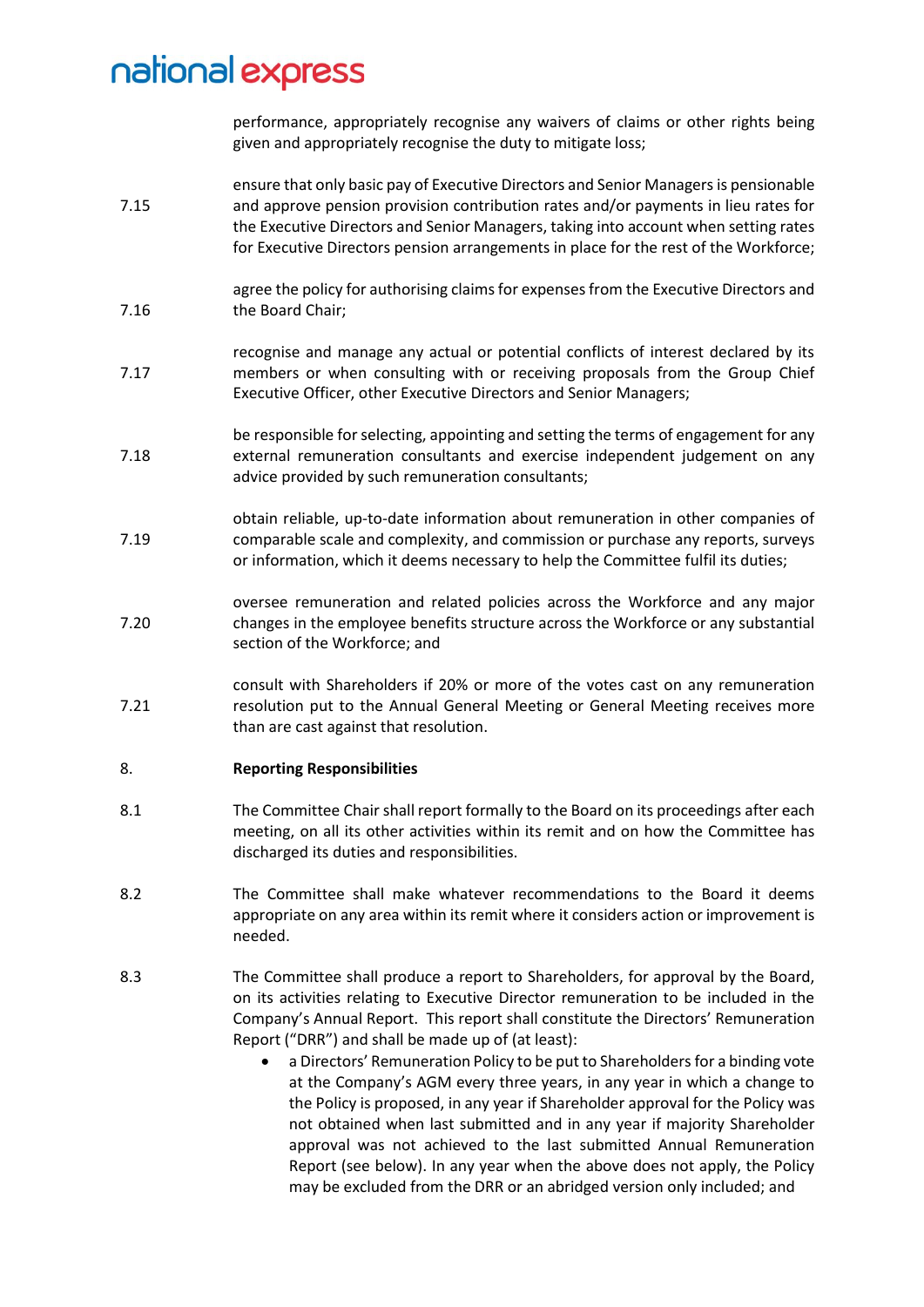• an Annual Remuneration Report to be put to Shareholders for a non-binding advisory vote at the Company's AGM each year;

and shall also include:

- an explanation of the strategic rationale for Executive Directors' remuneration policies, structures and performances metrics;
- an explanation of the reasons why Executive Directors' remuneration is appropriate, using internal and external measures, including pay ratios and pay gaps;
- a description, with examples, of how the Committee has, when determining Executive Directors' pay, addressed the factors in provision 40 of the Code;
- whether the Remuneration Policy has operated as intended and, if not, whether the Committee proposes any changes;
- whether the Committee has applied discretion to remuneration outcomes and, if so, why;
- the engagement that has taken place with Shareholders and the impact this has had on the Remuneration Policy and remuneration outcomes;
- the engagement that has taken place with the Workforce to explain how executive remuneration aligns with the Company's wider pay policy;
- the frequency of and attendance by members at Committee meetings held during the year; and
- all other information required in accordance with applicable laws and regulations and any information recommended by the Code.
- 8.4 If the Committee has appointed external remuneration consultants, the Annual Report on Remuneration shall identify such consultants, the amount paid to them for their advice during the year and state whether they have any other connection with the Company or individual Directors.
- 8.5 Through the Committee Chair and/or Board Chair, the Committee shall ensure that the Company maintains contact as required with its principal Shareholders about the work of the Committee.
- 8.6 Where at the Company's AGM 20% or more of the votes cast by Shareholders are cast against the Directors' Remuneration Policy or Annual Remuneration Report, the Committee will take all necessary actions to understand the reasons for the votes against and publish an explanation of the reasons together with an outline of what the Committee has done and/or is proposing to do to address the dissent.
- 8.7 The Committee shall make available to Shareholders these Terms of Reference by placing them on the Company's website.

#### 9. **Other Matters**

The Committee shall:

- 9.1 consider the disclosures relating to the role of the Committee to be included in the Company's Annual Report;
- 9.2 consider other topics and review other disclosures or documents as determined by the Board from time to time;